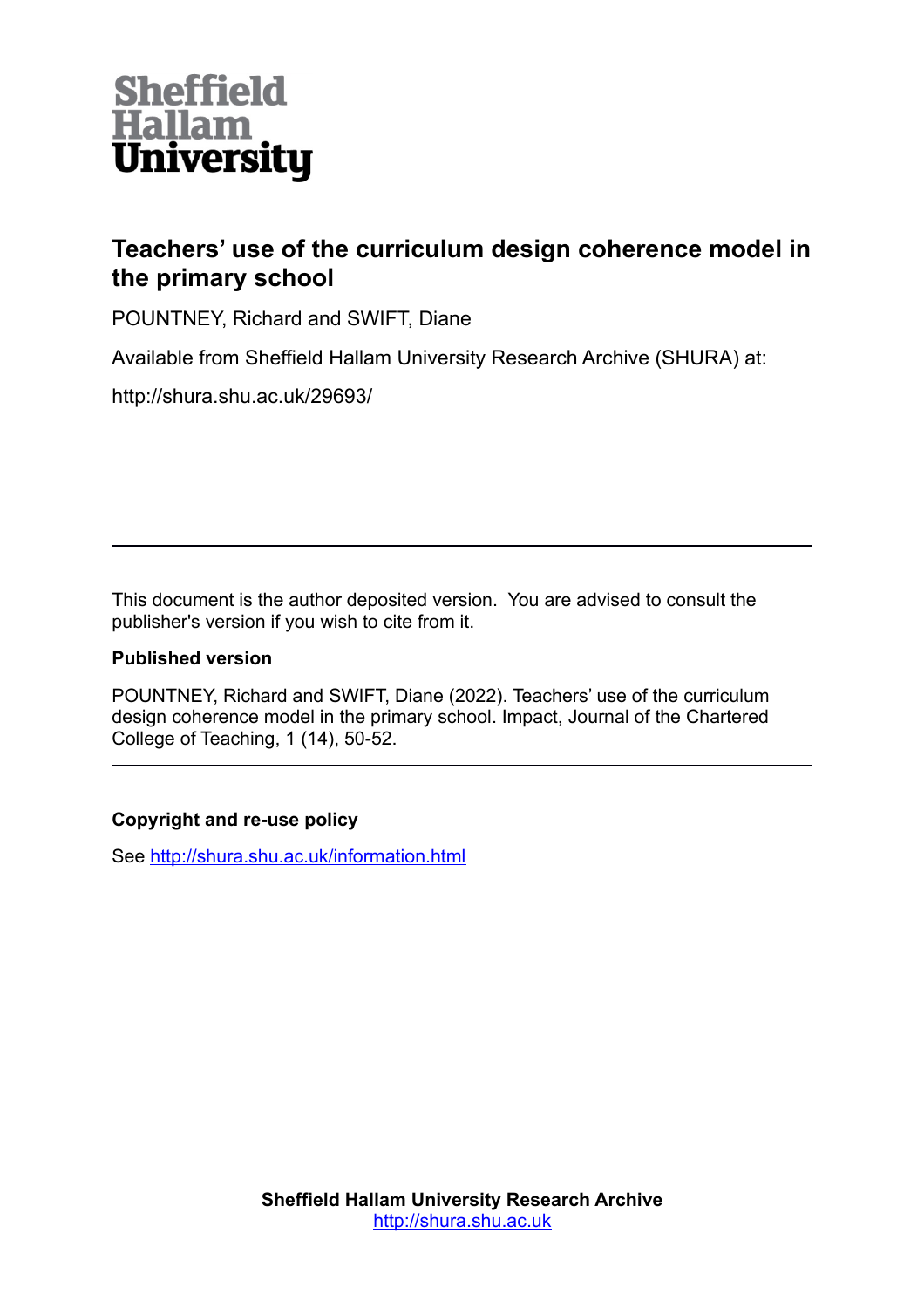

# Teachers' use of the Curriculum Design Coherence Model in the primary school

#### **DIANE SWIFT**

DIRECTOR, KEELE AND NORTH STAFFORDSHIRE TEACHER EDUCATION, UK

#### **RICHARD POUNTNEY**

PRINCIPAL LECTURER, SHEFFIELD INSTITUTE OF EDUCATION RESEARCH AND KNOWLEDGE EXCHANGE, SHEFFIELD HALLAM UNIVERSITY, UK



The publication of Michael Young's *Bringing Knowledge Back In* (2007) has reignited debates about the role of knowledge in curriculum design. The term 'powerful knowledge' has gained currency. Teachers have been able to engage in dialogues concerned with the enabling role that knowledge literacy can play in curriculum design.

This article shares how and why a group of schools in Stoke-on-Trent and Staffordshire drew on the Curriculum Design Coherence Model (CDC Model) (see Figure 1) developed by the Knowledge in Education Research Unit (KERU), University of Auckland, New Zealand. The CDC Model has been continuously developed since its inception in 2018, and is informed by a substantive research base (Rata, 2021a). As illustrated in Figure 1, the model consists of four interconnected elements. Each element is reliant on an appreciation of different forms of knowledge and how these forms of knowledge can be utilised differently so as to enable coherence and progression.

The model's purpose is to enable teachers, as curriculum designers, to achieve a balance between three curriculum components: specialising concepts, coherent connections and cumulative knowledge structuring. It was this notion of 'knowledge balance' that particularly attracted us to the CDC Model.

#### Attending to forms of knowledge

Tim Oates' paper 'Could do better' (2011) reviewed curriculum documents from a range of countries and recognised the significance of the interrelationships between 'contexts', 'concepts' and 'content'. In our partnership of schools, we have drawn on these terms when considering curriculum design. We consider 'context' to be the motivating topic or theme used to engage learners. This could include drawing on the prior experience of learners and putting this to work in relation to a subject's concepts. We understand disciplinary 'concepts' to be the organising and specialising ideas that ensure each subject is distinctive. Each subject is made up of a unique

Impact GETTY of the language that we use in our curriculum was essential that the whole department<br>
Impact Get issue 14 | spring 2022 GETTY IMPACT CHE COC Model.<br>
Impact GETTY issue 14 | spring 2022 GETTY IMPACT CHE COC Mo Based on these discussions, we moved to design alternative curriculum models. It was essential that the whole department

combination of concepts. It is by paying close attention to the particular properties of conceptual knowledge that coherence and progression can be enabled. Content is made up of both 'knowledge how' (procedural knowledge) and 'knowledge that' (propositional knowledge).

> The choice of PE as the focus for our work was consonant with several contextual factors. The Indices of Multiple Deprivation 2019 (Centre for Health and Development, 2019) ranked Stoke-on-Trent as the 13th most deprived local authority (out of 317) in England. Compared with the national average, fewer adults meet physically active recommendations (57.4 vs. 66.3 per cent) and overweight/obesity prevalence is far higher (72.8 vs. 62.0 per cent). We therefore felt that a high-quality PE offer in the primary curriculum had the potential to contribute towards improved health and wellbeing in an area of high challenge. In order to achieve this, what  $\rightarrow$

While the notion of a concept is notoriously difficult to articulate, concepts are central to a subject, authentic in relation to its disciplinary architecture, and contestable, in that there is space for discussion and dialogue. Concepts therefore have a different role in curriculum design than that offered by more specific content. For instance, content can be atomised and performed, whereas the more open nature of concepts enables evaluation and reflection, which in turn enable connection, coherence and progression. In other words, concepts create the connections.

In order to be 'powerful', these connections need to be visible in the curriculum. They are made visible through the language that we use in our curriculum

design. Consequently, subject concepts must be systematically named and repeatedly referenced if their coherence and progression are to be facilitated. Unless named they cannot be 'seen', unlike visible performances or recalled information. So, for example, in physical education, when teaching the physical moves associated with different forms of rolling (forward, backward), the concept of space specialises the moves (through a focus on the significance of spatial awareness). The association between what is seen and how it is specialised would be missed if the learner was simply provided with a list of instructions associated with the physical actions involved in performing a roll. Referencing the subject concept, therefore, is essential if learning is to be specialised, organised and lifted out of its immediacy.

#### Curriculum dilemmas

in both subjects was a part of this and, as such, models were discussed and refined before reaching a consensus.

As a community of teachers and teacher educators, we have come to appreciate that different forms of knowledge serve different purposes. However, we were conscious that while we appreciated the differences between curriculum assessment and pedagogic knowledge, we often couldn't resist what Pountney (2020b) has termed the 'pedagogic imperative' – the predominance of concern for teaching over the careful consideration of curriculum sequencing (Spielman, 2018).

The CDC Model recognises the inner logic of subject knowledge – in other words, its epistemic structure – as the principle of curriculum design. Developed originally by the Knowledge in Education Research Unit (KERU) at Auckland University (Rata, 2021a), it has been subsequently developed with a wider academic team from KERU and communities of teachers in New Zealand (Rata and McPhail, 2020). The CDC Model creates curriculum coherence by identifying and sequencing different knowledge components. We implemented this model in relation to physical education (PE) in the primary phase.

#### The example of PE

**TWO Connect subject concepts to content = 'knowledge-that'**



FIGURE 1:

**THE CURRICULUM DESIGN COHERENCE MODEL (RATA, 2021B)**

**WITH PERMISSION**